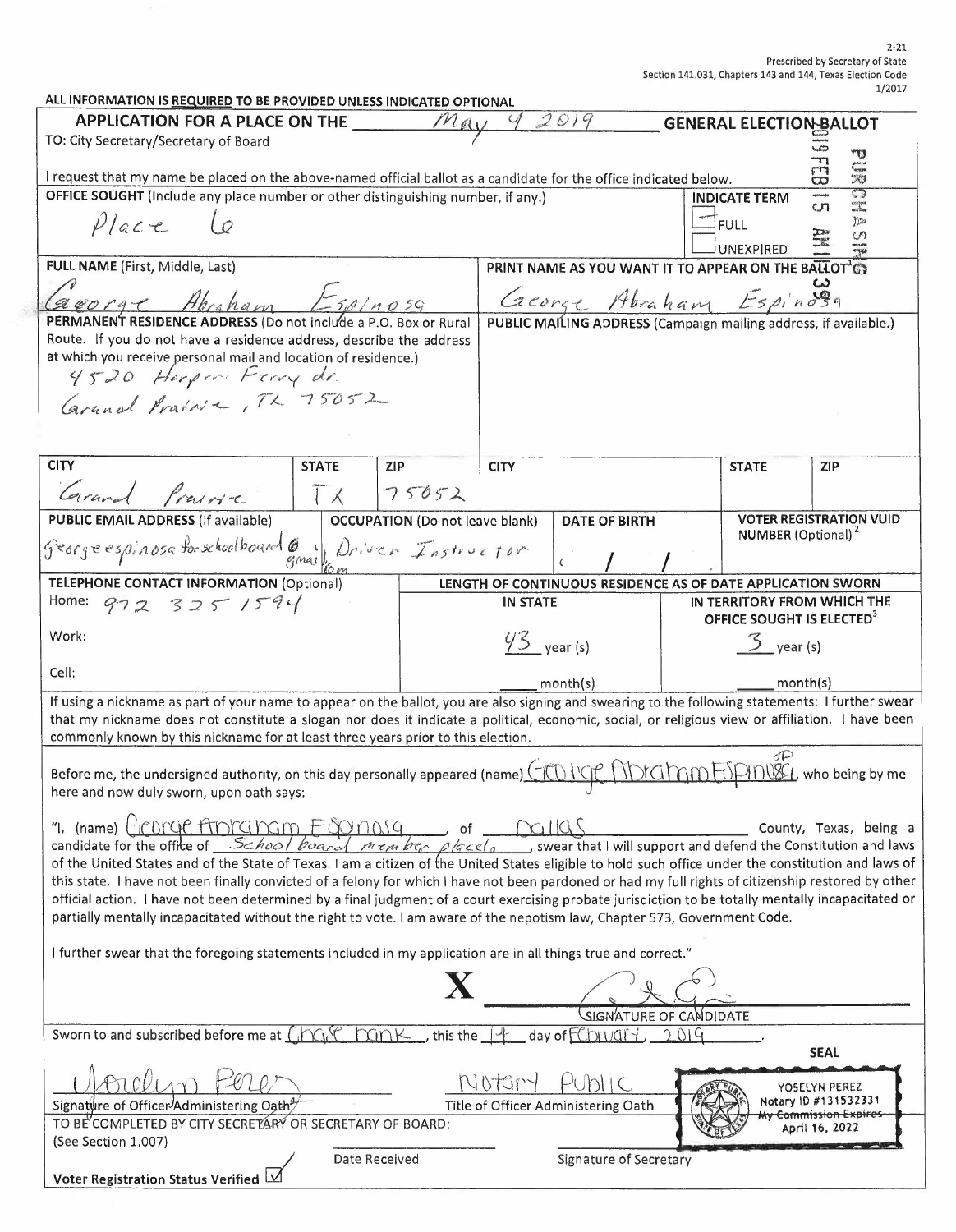#### **INSTRUCTIONS**

An application to have the name of a candidate placed on the ballot for any general election may not be filed earlier than 30 days before the deadline prescribed by this code for filing the application. An application filed before that day is void. All fields **must** be completed unless specifically marked optional.

The general election filing deadline is 5:00 p.m. 78 days prior to election day for any uniform election date.

If you have questions about the application, please contact the Secretary of State's Elections Division at 800-252-8683.

### **NEPOTISM LAW**

The candidate must sign this statement indicating his awareness of the nepotism law. The nepotism prohibitions of chapter 573, Government Code, are summarized below:

No officer may appoint, or vote for or confirm the appointment or employment of any person related within the second degree by affinity (marriage) or the third degree by consanguinity (blood) to himself, or to any other member of the governing body or court on which he serves when the compensation of that person is to be paid out of public funds or fees of office. However, nothing in the law prevents the appointment, voting for, or confirmation of anyone who has been continuously employed in the office or employment for the following period prior to the election or appointment of the officer or member related to the employee in the prohibited degree: six months, if the officer or member is elected at the general election for state and county officers.

No candidate may take action to influence an employee of the office to which the candidate is seeking election or an employee or officer of the governmental body to which the candidate is seeking election regarding the appointment or employment of a person related to the candidate in a prohibited degree as noted above. This prohibition does not apply to a candidate's actions with respect to a bona fide class or category of employees or prospective employees.

Examples of relatives within the third degree of consanguinity are as follows:

- (1) First degree: parent, child;
- (2) Second degree: brother, sister, grandparent, grandchild;
- (3) Third degree: great-grandparent, great-grandchild, uncle, aunt, nephew, niece.

These include relatives by blood, half-blood, and legal adoption. Examples of relatives within the second degree of affinity are as follows:

- (1) First degree: spouse, spouse's parent, son-in-law, daughter-in-law;
- (2) Second degree: brother's spouse, sister's spouse, spouse's brother, spouse's sister, spouse's grandparent.

Persons related by affinity (marriage) include spouses of relatives by consanguinity, and, if married, the spouse and the spouse's relatives by consanguinity. These examples are not all inclusive.

#### **FOOTNOTES**

<sup>1</sup>For rules concerning the form of a candidate's name or nickname on the ballot, see Subchapter B, Chapter 52 of the Texas Election Code.

 $^2$ Inclusion of a candidate's VUID is optional. However, many candidates are required to be registered voters in the territory from which the office is elected at the time of the filing deadline. Please visit the Elections Division of the Secretary of State's website for additional information. http://www.sos.state.tx.us/elections/laws/hb484-faq.shtml

<sup>3</sup>This refers to the length of residence inside the district or territory from which the office is elected. For example, length of residence in a school district, for a school trustee office elected at large. This field MUST BE COMPLETED.

4 esidence in a school district, for a school trustee office elected at large. This field **MUST BE COMPLETED.**<br>All oaths, affidavits, or affirmations made within this State may be administered and a certificate of the fact g clerk, or commissioner of any court of record, a notary public, a justice of the peace, city secretary (for a city office), and the Secretary of State of Texas. *is a creature of Texas.*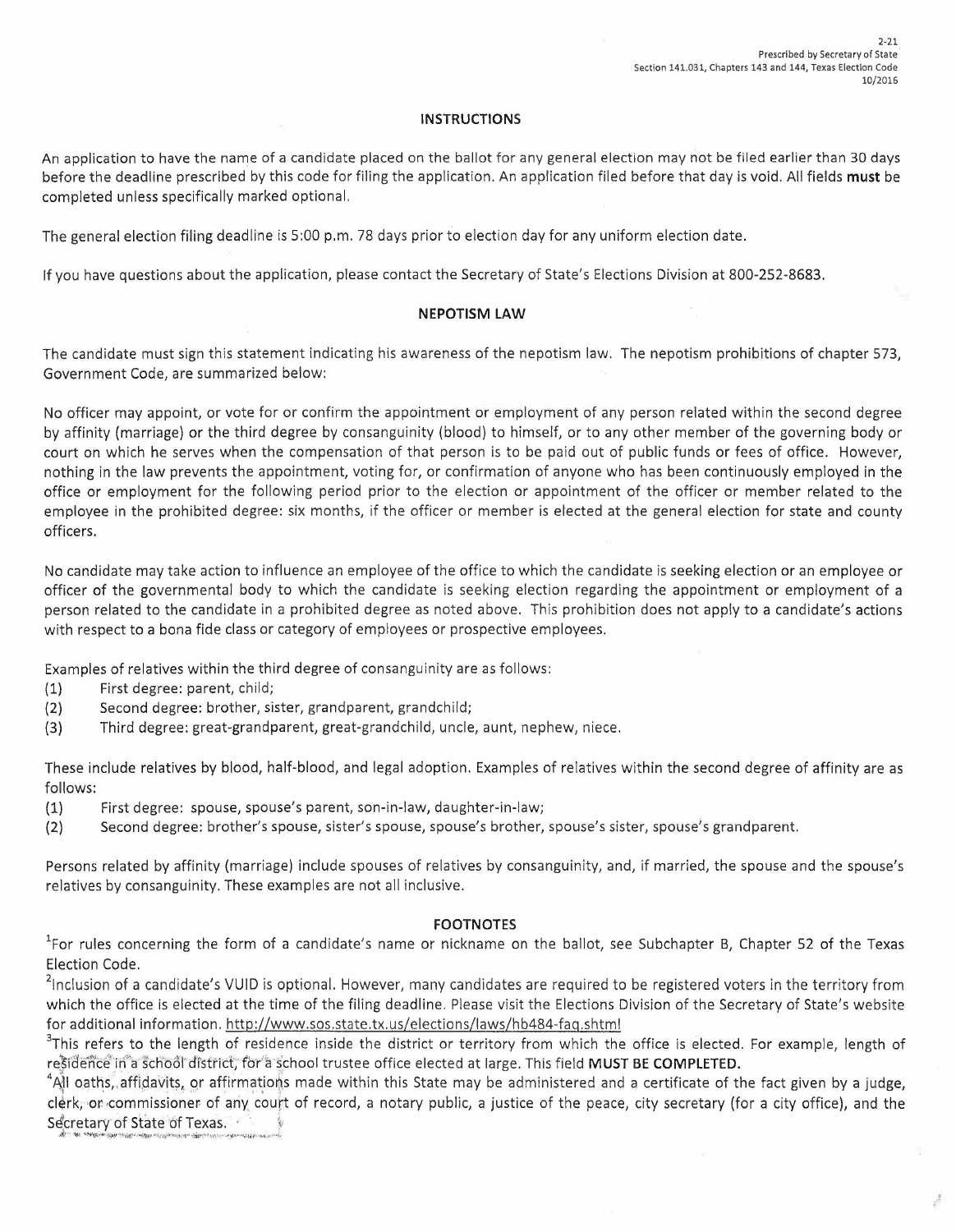## APPOINTMENT OF A CAMPAIGN TREASURER BY A CANDIDATE

|              | See CTA Instruction Guide for detailed instructions.                                | 1 Total pages filed:                                                                                                                                                                                                                                                                                                                             |                                                                                                                                                                                                  |  |  |  |
|--------------|-------------------------------------------------------------------------------------|--------------------------------------------------------------------------------------------------------------------------------------------------------------------------------------------------------------------------------------------------------------------------------------------------------------------------------------------------|--------------------------------------------------------------------------------------------------------------------------------------------------------------------------------------------------|--|--|--|
| $\mathbf{z}$ | CANDIDATE<br>NAME                                                                   | MS / MRS / MR<br><b>FIRST</b><br>MI<br>George<br>NICKNAME<br><b>SUFFIX</b><br>LAST<br>$E$ spinosq                                                                                                                                                                                                                                                | <b>OFFICE USE ONLY</b><br>Filer ID #<br>Date Received                                                                                                                                            |  |  |  |
| 3            | CANDIDATE<br><b>MAILING</b><br>ADDRESS                                              | ADDRESS / PO BOX;<br>APT / SUITE #:<br>CITY;<br>STATE:<br>ZIP CODE<br>4520 Harpers Ferry Carnel Private TX<br>75052                                                                                                                                                                                                                              | <b>20116102</b><br>-43<br>$\zeta^{\rm{max}}_{\rm{area}}$<br>$\mathbb{H}$<br>O<br><b>Magne</b><br>Maddoor<br>cл<br>Date Hand-delivered or Postmarked<br>ഗ<br><b>The Second</b><br>uncan<br>ringan |  |  |  |
| 4            | <b>CANDIDATE</b><br><b>PHONE</b>                                                    | AREA CODE<br>PHONE NUMBER<br><b>EXTENSION</b><br>325 / 1594<br>(972)                                                                                                                                                                                                                                                                             | Amount \$<br>Receipt#<br>$\mathbb{C}$<br>سه<br>w<br>Date Processed                                                                                                                               |  |  |  |
|              | 5 OFFICE<br><b>HELD</b><br>(if any)                                                 |                                                                                                                                                                                                                                                                                                                                                  | Date Imaged                                                                                                                                                                                      |  |  |  |
| 6            | OFFICE<br>SOUGHT<br>(if known)                                                      | School board in place<br>le                                                                                                                                                                                                                                                                                                                      |                                                                                                                                                                                                  |  |  |  |
| $\mathbf{7}$ | <b>CAMPAIGN</b><br><b>TREASURER</b><br><b>NAME</b>                                  | <b>MS/MRS/MR</b><br><b>NICKNAME</b><br><b>FIRST</b><br>Mi<br>$A.$ Espinosa<br>Greorge                                                                                                                                                                                                                                                            | LAST<br><b>SUFFIX</b>                                                                                                                                                                            |  |  |  |
| 8            | CAMPAIGN<br>TREASURER<br><b>STREET</b><br><b>ADDRESS</b><br>(residence or business) | STREET ADDRESS (NO PO BOX PLEASE);<br>APT / SUITE #;<br>CITY:<br>STATE;<br>4520 Harpers Ferry Grand Prairie, TX 75052                                                                                                                                                                                                                            | ZIP CODE                                                                                                                                                                                         |  |  |  |
| 9            | <b>CAMPAIGN</b><br>TREASURER<br><b>PHONE</b>                                        | AREA CODE<br>PHONE NUMBER<br><b>EXTENSION</b><br>(972) 325 1594                                                                                                                                                                                                                                                                                  |                                                                                                                                                                                                  |  |  |  |
|              | 10 CANDIDATE<br>SIGNATURE                                                           | I am aware of the Nepotism Law, Chapter 573 of the Texas Government Code.<br>I am aware of my responsibility to file timely reports as required by title 15 of<br>the Election Code.<br>I am aware of the restrictions in title 15 of the Election Code on contributions<br>from corporations and labor organizations.<br>Signature of Cardidate | Date Signed                                                                                                                                                                                      |  |  |  |
|              | <b>GO TO PAGE 2</b>                                                                 |                                                                                                                                                                                                                                                                                                                                                  |                                                                                                                                                                                                  |  |  |  |

**FORM CTA** 

**PG 1**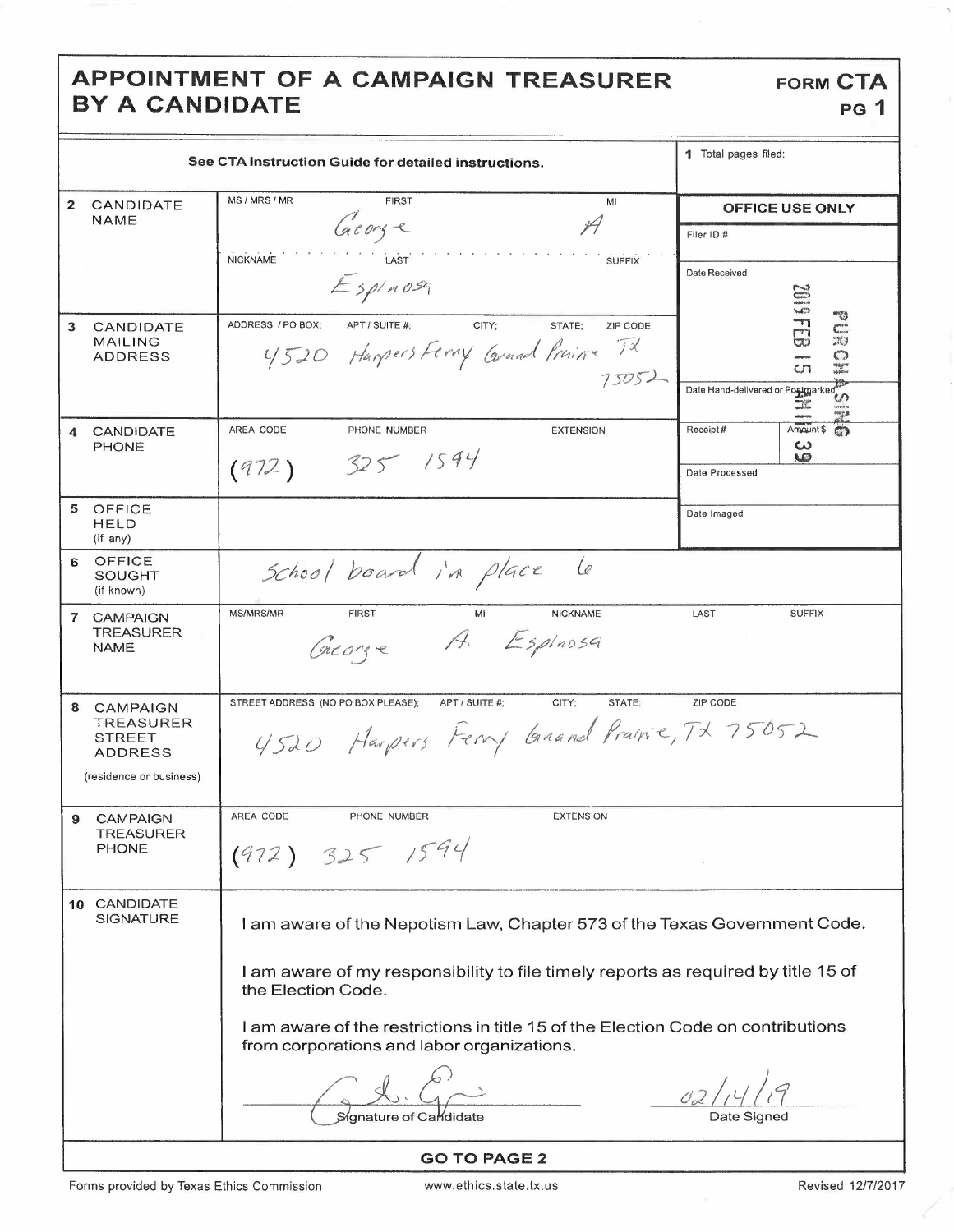## **CANDIDATE MODIFIED REPORTING DECLARATION**

| 11 CANDIDATE<br><b>NAME</b>                           |                                                                                                                                                                                                                                                                                                                                                                                  |
|-------------------------------------------------------|----------------------------------------------------------------------------------------------------------------------------------------------------------------------------------------------------------------------------------------------------------------------------------------------------------------------------------------------------------------------------------|
| 12 MODIFIED<br><b>REPORTING</b><br><b>DECLARATION</b> | <b>COMPLETE THIS SECTION ONLY IF YOU ARE</b><br><b>CHOOSING MODIFIED REPORTING</b>                                                                                                                                                                                                                                                                                               |
|                                                       | . This declaration must be filed no later than the 30th day before<br>the first election to which the declaration applies. ••                                                                                                                                                                                                                                                    |
|                                                       | • The modified reporting option is valid for one election cycle only. ••<br>(An election cycle includes a primary election, a general election, and any related runoffs.)                                                                                                                                                                                                        |
|                                                       | • Candidates for the office of state chair of a political party<br>may NOT choose modified reporting. ••                                                                                                                                                                                                                                                                         |
|                                                       | I do not intend to accept more than \$500 in political contributions or<br>make more than \$500 in political expenditures (excluding filing fees)<br>in connection with any future election within the election cycle.<br>I understand that if either one of those limits is exceeded, I will be<br>required to file pre-election reports and, if necessary, a runoff<br>report. |
|                                                       | Signature of Candidate<br>Year of election(s) or election cycle to<br>which declaration applies                                                                                                                                                                                                                                                                                  |
|                                                       | This appointment is effective on the date it is filed with the appropriate filing authority.                                                                                                                                                                                                                                                                                     |
|                                                       | TEC Filers may send this form to the TEC electronically at treasappoint@ethics.state.tx.us or<br>Fax this form to (512) 463-8808 or mail to<br><b>Texas Ethics Commission</b><br>P.O. Box 12070<br>Austin, TX 78711-2070                                                                                                                                                         |
|                                                       | Non-TEC Filers must file this form with the local filing authority<br>DO NOT SEND TO TEC                                                                                                                                                                                                                                                                                         |
|                                                       | For more information about where to file go to:<br>https://www.ethics.state.tx.us/whatsnew/NewFilersGettingStarted.html                                                                                                                                                                                                                                                          |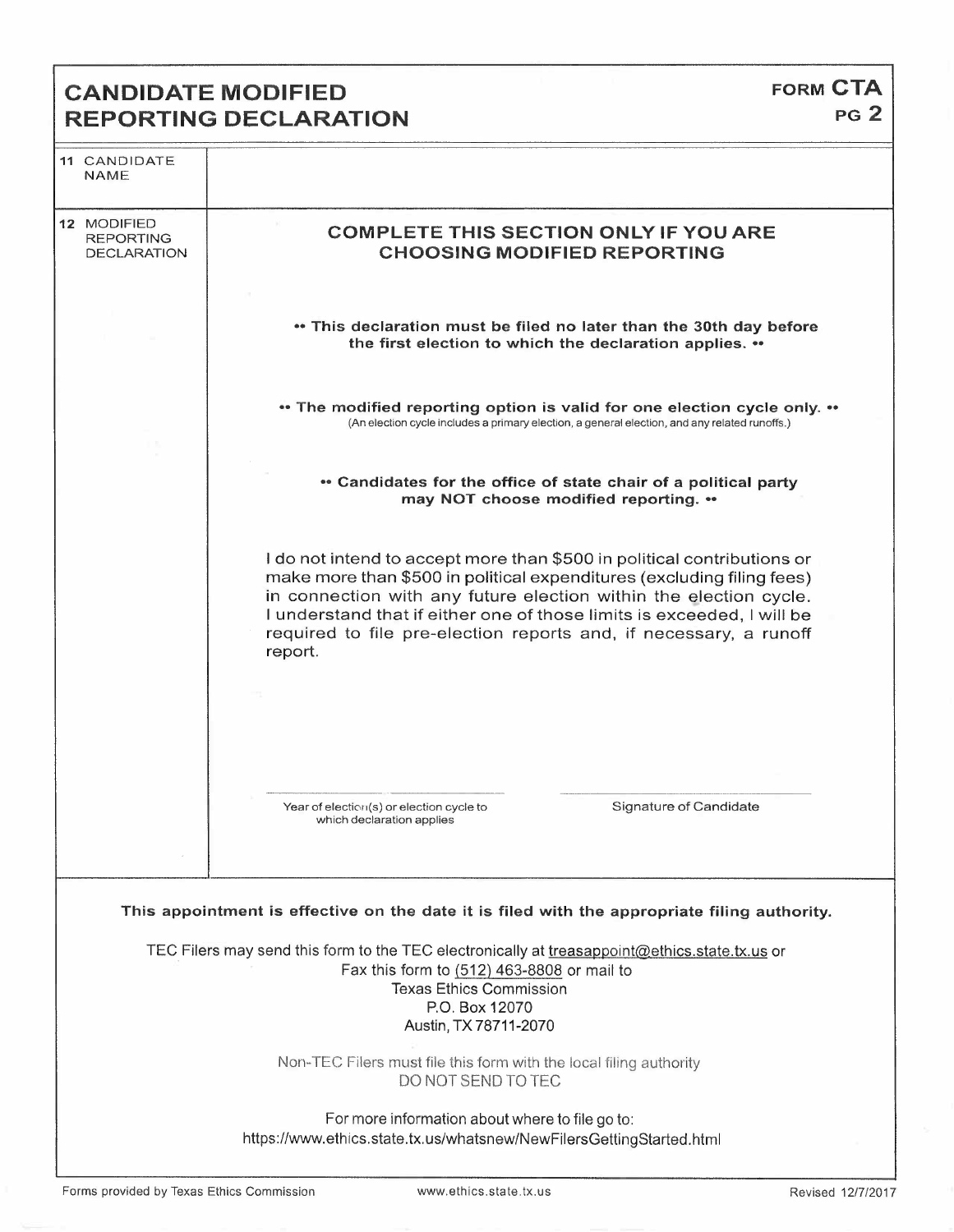(TDD 1-800-735-2989)

8336102

 $\frac{1}{\sqrt{1}}$ 

 $\frac{3}{5}$ 

**PURCER** 

SHIST

# **CODE OF FAIR CAMPAIGN PRACTICES**

**FORM CFCP COVER SHEET** 

OFFICE USE ONLY

Date Hand-delivered or Postmarked

Date Processed

Date Imaged

Date Received

Pursuant to chapter 258 of the Election Code, every candidate and political committee is encouraged to subscribe to the Code of Fair Campaign Practices. The Code may be filed with the proper filing authority upon submission of a campaign treasurer appointment form. Candidates or political committees that already have a current campaign treasurer appointment on file as of September 1, 1997, may subscribe to the code at any time.

Subscription to the Code of Fair Campaign Practices is voluntary.

| 1 ACCOUNT NUMBER<br>(Ethics Commission Filers)                           | 2 TYPE OF FILER<br>CANDIDATE<br>POLITICAL COMMITTEE<br>If filing for a political committee, complete<br>If filing as a candidate, complete boxes 3 - 6,<br>then read and sign page 2.<br>boxes 7 and 8, then read and sign page 2. |  |  |
|--------------------------------------------------------------------------|------------------------------------------------------------------------------------------------------------------------------------------------------------------------------------------------------------------------------------|--|--|
| 3 NAME OF CANDIDATE<br>(PLEASE TYPE OR PRINT)<br>George Abraham Espinosa | MI<br>TITLE (Dr., Mr., Ms., etc.)<br><b>FIRST</b><br>gronge<br><b>NICKNAME</b><br>SUFFIX (SR., JR., III, etc.)<br>ESpinosq                                                                                                         |  |  |
| 4 TELEPHONE NUMBER<br>OF CANDIDATE<br>(PLEASE TYPE OR PRINT)             | AREA CODE<br>PHONE NUMBER<br><b>EXTENSION</b><br>(972) 325 1594                                                                                                                                                                    |  |  |
| 5 ADDRESS OF CANDIDATE<br>(PLEASE TYPE OR PRINT)                         | ZIP CODE<br>CITY:<br>STATE:<br>STREET / PO BOX;<br>APT / SUITE #:<br>4520 Harpers Ferny GrandPravice TX 75052                                                                                                                      |  |  |
| 6 OFFICE SOUGHT<br>BY CANDIDATE<br>(PLEASE TYPE OR PRINT)                | School board Place Lo                                                                                                                                                                                                              |  |  |
| 7 NAME OF COMMITTEE<br>(PLEASE TYPE OR PRINT)                            |                                                                                                                                                                                                                                    |  |  |
| 8 NAME OF CAMPAIGN<br><b>TREASURER</b><br>(PLEASE TYPE OR PRINT)         | TITLE (Dr., Mr., Ms., etc.)<br><b>FIRST</b><br>MI<br>Greory e<br>$E$ <sub>1457</sub><br><b>NICKNAME</b><br>SUFFIX (SR., JR., III, etc.)                                                                                            |  |  |
| <b>GO TO PAGE 2</b>                                                      |                                                                                                                                                                                                                                    |  |  |

www.ethics.state.tx.us

Revised 11/23/2010